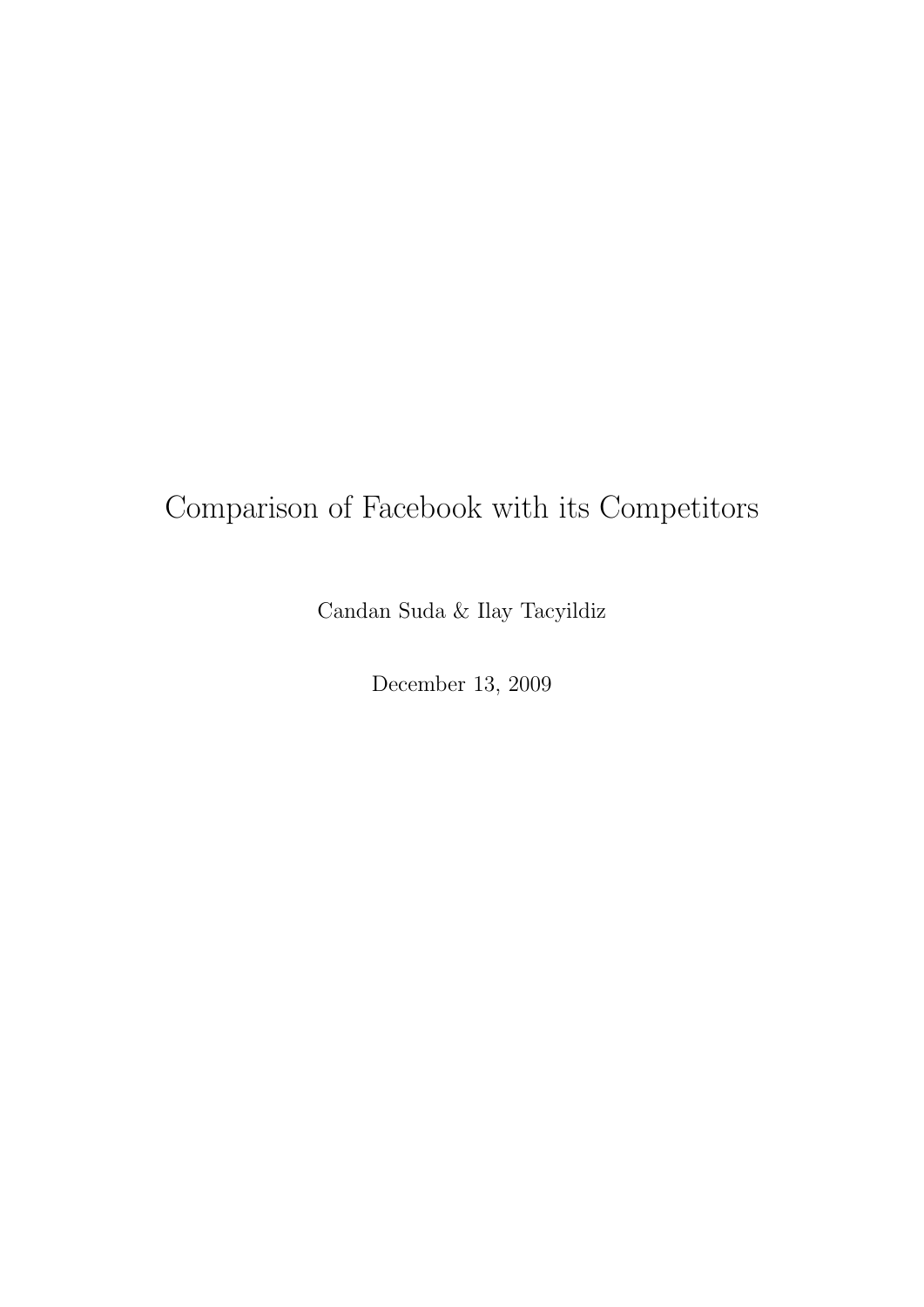Lots of people are writing about Facebook and the lastest numbers show that Facebook is top social network. This Social Science Research is about comparison of Facebook versus its competitors.The question is "How is Facebook more popular than its competitors using statistics?". We chose this topic because of the fact that it is an enjoyable topic. Also Facebook is one from our areas of interest. It is easy to search it or find information about it. We found some articles concerning the topic. Are these the articles relevant with the research question? What are they about?

To begin with, research is used mathematical models and quantitative analysis because of the fact that it attracted attention.

What are the social networks compete with Facebook? They are Bebo, Friendstar, MySpace, Twitter, Linkedin, Xing, Blogger, Tagged, My Yearbook, LiveJournal, SlashKey, Gaia Online, Seesmic, Etsy, Dopplr, Moshimonsters and so on. MySpace, Linkedin, Twitter, Xing are the most popular networks and so we will only analyze them. We will compare the data of Facebook's popularity and other companies' on the categories which are age, sex, income, nationality, job etc. by using statistics demographics. We will work with more competitors and showed up more general numbers. For instance, our research is generally about Facebook versus MySpace or Linkedin. We added more competitors such as Linkedin, Xing, Twitter.

The articles associated with this this topic are "The age of Facebook vs. MySpace", "Facebook vs MySpace vs Twitter Statistics: Raising 200 Million Dollars", "Facebook Demographics Statistics 2009", "Which Social Network to Use? Facebook vs. Linkedin vs. Myspace", "Comparing Facebook vs. Linkedin vs Xing vs. Twitter", and "Facebook Ranks As Top U.S. Social Network Based On Time Spent On Site". Some articles are only about some social networks which compete with Facebook.

Krista Neher tells about differences between the networks in terms of different opportunities for marketers in "Which Social Network to Use? Facebook vs. Linkedin vs. Myspace" on September 21th, 2009. Facebook, Linkedin and Myspace are opportunity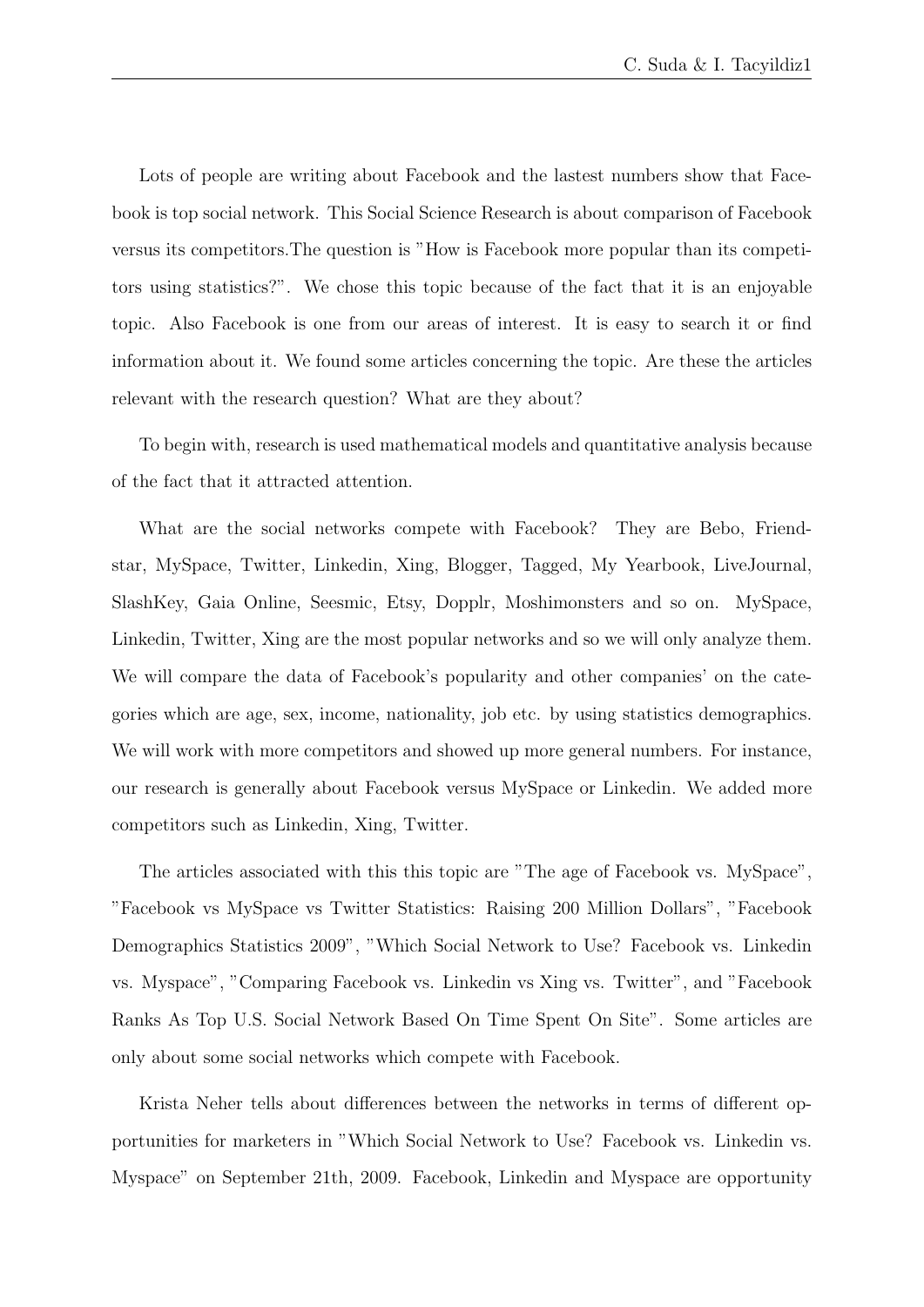for marketers. The overview is given regarding three networks for someone who does not know them in the article. The author has formulated the issue. It is clearly defined and its significance is clearly established. According to the author, Facebook is the largest social network and then Myspace, Linkedin in order. On the other hand, Linkedin is growing at a faster rate than the others. Furthermore, they are compared on unique visitors, monthly change and yearly change. These statistics in the article shows that Facebook is more popular than the others. Finally, target audiences that are compared are known as Facebooker, MySpacer and LinkedIn. There are 77 million Facebookers. MySpace is less into exercise than the others. Someone joins the LinkedIn for business. The author has evaluated the literature relevant to the issue. Briefly, it is obvious that the article is quite relevant with the research question. (Neher 2009)

Population is an important category for social networks. Matt Dickman's article "The age of Facebook vs. MySpace" compares Facebook and MySpace in terms of population, and Facebook is the most popular. It is published on March 10th, 2009 by "technomarketer". Total US populations of MySpace and Facebook, looking at women and men on both sites are shown as a graph in the article. Facebook passes MySpace in the populations of 31-50. Whats more there is a user table which shows age range for Facebook and MySpace. Users of MySpace is younger than Facebook users. MySpace has over 70% female users. Facebook has over 63% female. The author has formulated the issue. It is clearly defined and its significance is clearly established. Facebook surpasses MySpace in the populations. That is to say, the article is not relevant with the research question in some cases, not all. (Dickman 2009)

The article "Facebook vs MySpace vs Twitter Statistics: Raising \$200 Million" is concerned with our research, too. It is published on May 30rd, 2009 by Clean Cut Media. It is about the differences in statistical data between Facebook, MySpace and Twitter. According to these statistics, Facebook has been growing quickly. It is more popular than the MySpace and Twitter. US Facebook users by age are shown as the statistic in the article. 33%.of the population of Facebook users are between the ages of 18-25. Furthermore, "Facebook Raises \$200 Million from Digital Sky Technologies" is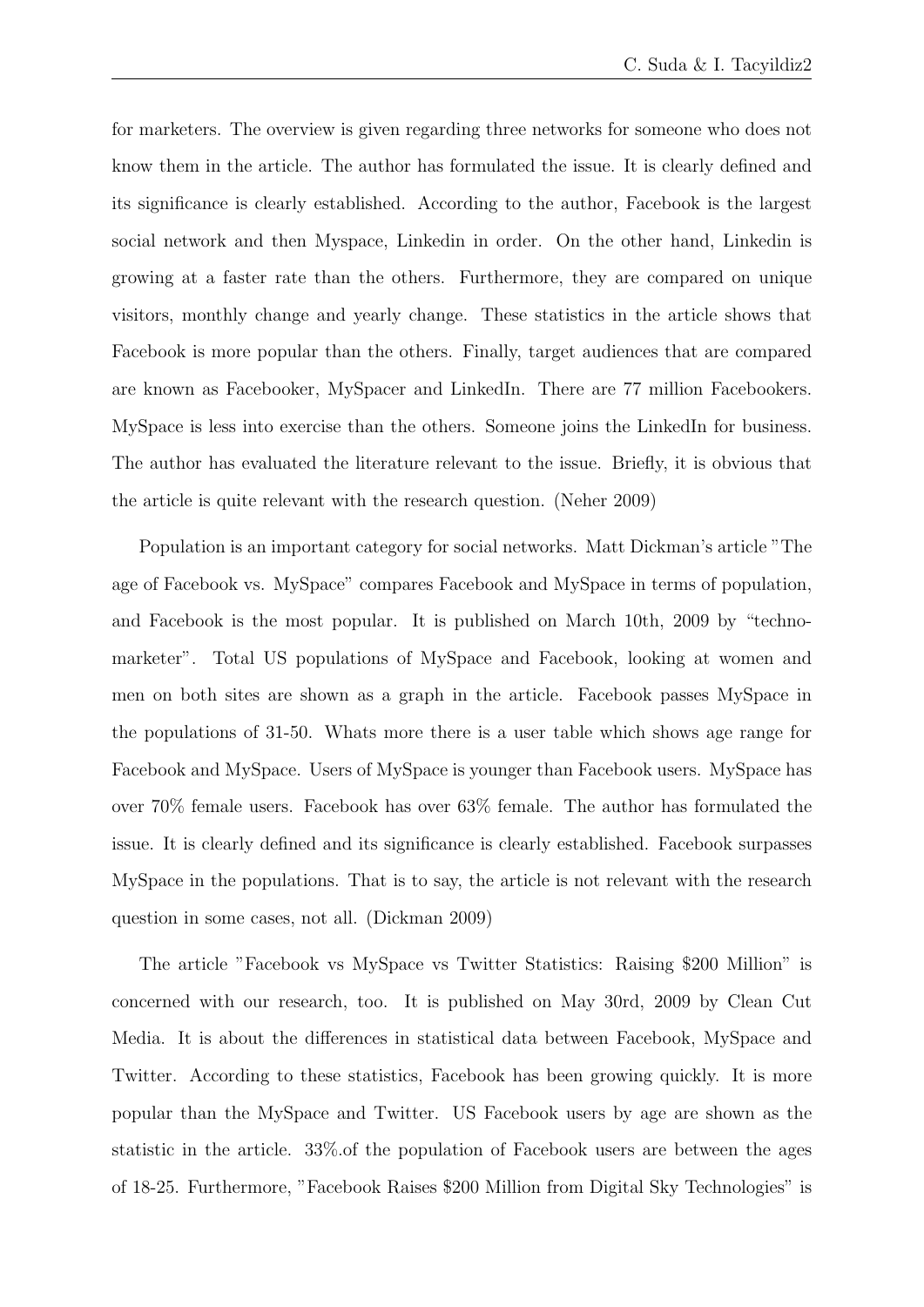mentioned in this article. The author has formulated the issue. It is clearly defined and its significance is clearly established. In brief, it is relevant with the research question because of the fact that the article describes that how Facebook is more popular than its competitors. (Media 2009)

"Facebook Ranks as Top U.S Social Network Based On Time Spent on Site" is taken from the website "All Facebook". This source the unofficial Facebook resource. It is published on June 3rd, 2009 by Nick O'Neill. The data published by Nielsen Online (The Neilsen Company) is used in this article. The comparision between Facebook and its competitor on numbers of growth is made. The schema for the most common social networking and blog sites ranked for April 2009 and their percent are growth in the U.S is given. This article also focus on Facebook's design tricks. It suggest to research the resource about how long will Facebook continue to grow in the future. Article does not compare the video service of the MySpace and Facebook. According to it, the total number of plays is not an accurate measurement. (O'Neill 2009)

Some demographics statistic about Facebook are the convenient numbers. The spreadsheet for Facebook statistics is published by Facebook's Social Ads Platform in 2009. It arranged by "istrategylabs". The numbers are divided into some categories such as gender, age, politics, geography, current enrollment, interests.

Why Facebook has high number than others? How does they play a social role on society? "Comparing Facebook vs. Linkedin vs. Xing vs. Twitter" touches on the reasons. It is updated on July 23, 2009. The first version of the article is written by Ruben Rivero Capriles in Caracas on November 2008. Quantitative analysis does not provide the reasons. Because of this, this article not concerned with our research. However, it is needed to make use of this kind of article for analyzing the numbers. There are lots of goods assumptions. For instance, it explains how companies reach their contacts and the relation to their rate of growth. (Capriles 2009)

These articles provide great evidences for our research. It is important to use high qualified sources for quantitative research. Also, they suggest using new methods for the future research. In addition to these research and article we are planning to make more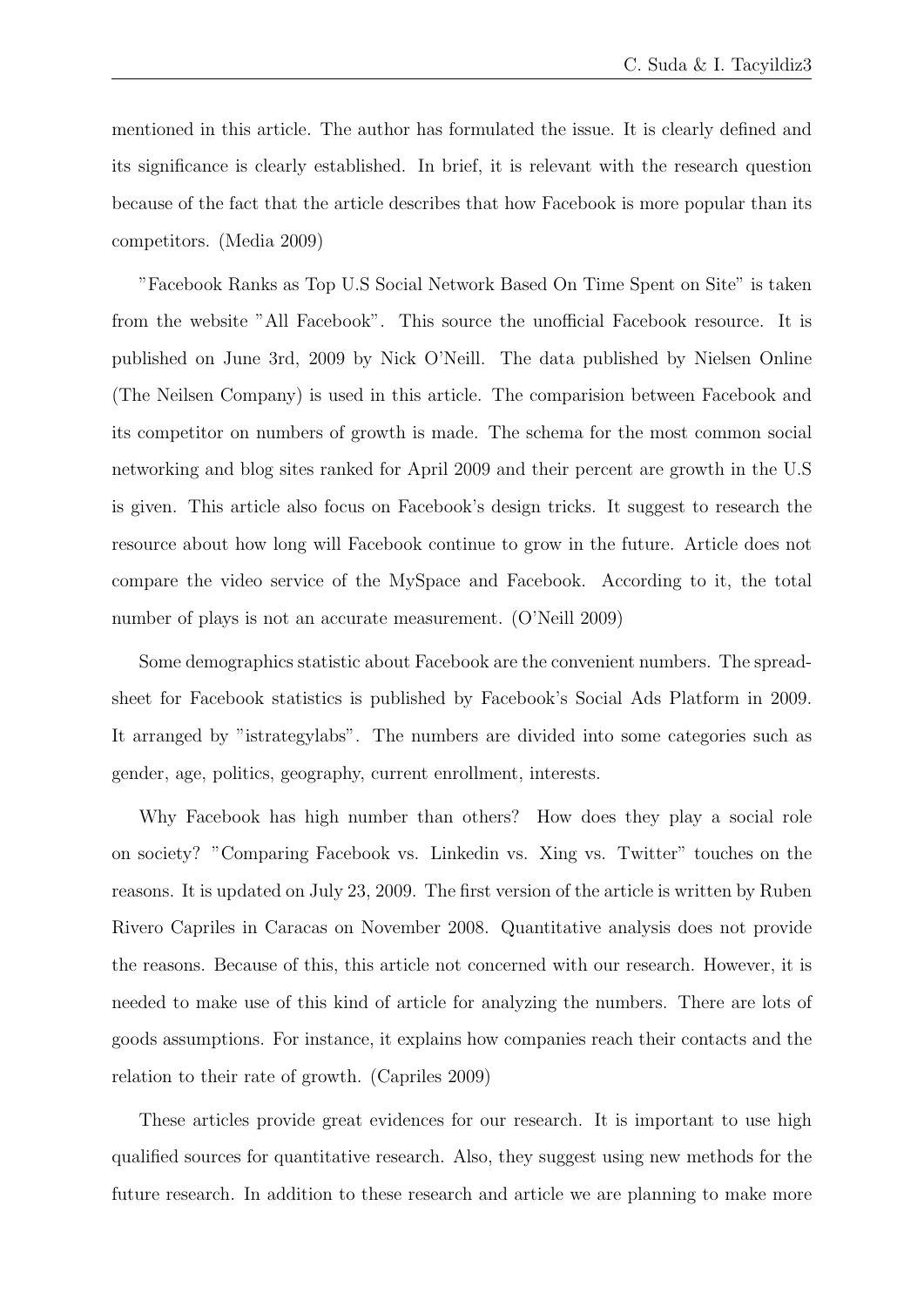general and qualified research.

There are lots of competitors of Facebook. But Twitter, Linkedin, MySpace, Xing are the most popular networks and so we only analyzed them using the website http://www.alexa.com.

What are the differences and similarities between the Facebook and Twitter? Also Facebook and Linkedin? Facebook is a social network which the users can communicate with their friends and find their old or new friends via Facebook. In addition they can upload their photos and share videos or links. "How is Facebook.com ranked around the world? Indonesia, Philippines, Malaysia, Singapore, United States, France, United Kingdom, Italy, Canada, Turkey, Australia, Argentina, South Africa and so on. 30.0% of the users come from United States. 5.2% is from France. 5.0% is from United Kingdom. 4.8% is from Italy. 4.1% is from India. 3.4%, 3.1%, 3.0%, 2.3% are from Indonesia, Germany, Canada and Turkey in order etc. "Average load time for Facebook.com is very fast." It is 0.118 seconds. Facebook has been growing quickly day by day. Top keywords of Facebook are facebook, face, facebook login, facebook.com in order. . . Most of the users visit the Facebook.com from google.com. Finally demographics of Facebook are that it is more popular between 18 and 24 age group than the others. Users consists of college and graduate school students generally. Females are representing it more than males. (Alexa )



Twitter is the most popular site between the microblog sites. It presents its users writing texts of 140 characters about everything that users want. "How is Twitter.com ranked around the world? South Africa, India, Canada, Australia, Pakistan, United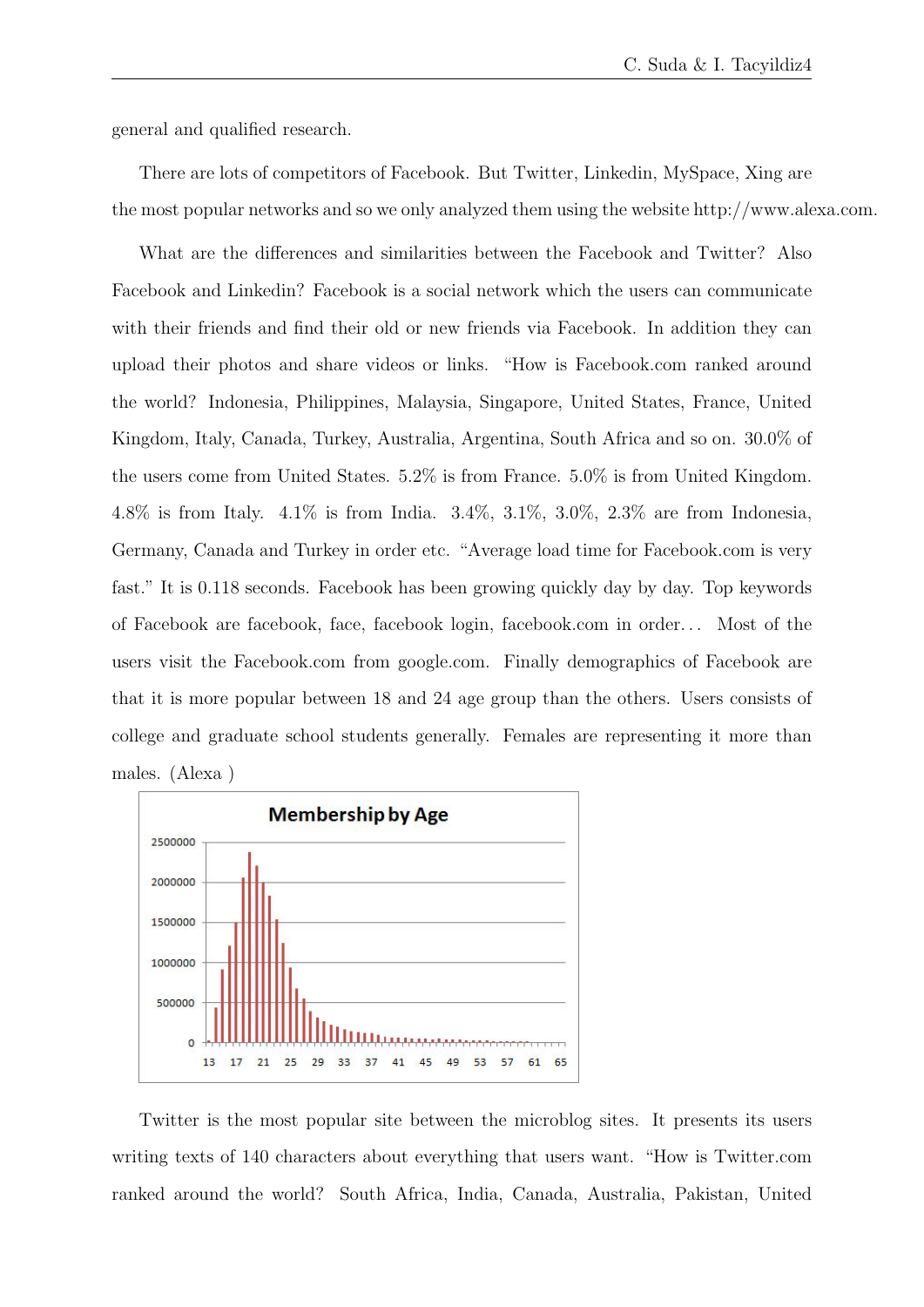States, United Kingdom, Philippines, Germany, Austria, Netherlands and so on. It is clear that Facebook has difference rank and percentages around the world For instance; 38.3% of the Twitter users come from United States. 8.1%, 7.3%, 6.3% 4.1% is from India, Germany, United Kingdom and Japan in order and so on. However Facebook is being used by lots of countries. Further its average load time is faster than Twitter which average load time is 2.655 seconds. Demographics of Twitter are that it is more popular between 25 and 34 age group than the others. But Facebook is more popular between 18 and 24 age group. Similarities between Facebook and Twitter are that most of the users visit the sites from google.com, users consists of college and graduate school students generally, females represent them more than males and people who has no children represent them. (Alexa )



Also, LinkedIn is a business social network. Users can find business partners via LinkedIn. "How is Linkedin.com ranked around the world? Netherlands, India, United Kingdom, Denmark, United States, Ireland, South Africa, Israel, Canada and so on. It is obvious that Facebook has difference rank and percentages around the world in terms of Linkedin. For instance;  $43.2\%$  of users come from United States.  $14.6\%$ ,  $6.5\%$ ,  $3.6\%$  are from India, United Kingdom and Netherlands in order etc. Facebook is being used by lots of countries. Further its average load time is faster than Linkedin which average load time is 2.516 seconds. Demographics of Linkedin are that it is more popular between 25 and 34 age group than the others. But Facebook is more popular between 18 and 24 age group. Similarities between Facebook and Linkedin are that most of the users visit the sites from google.com, users consists of college and graduate school students generally,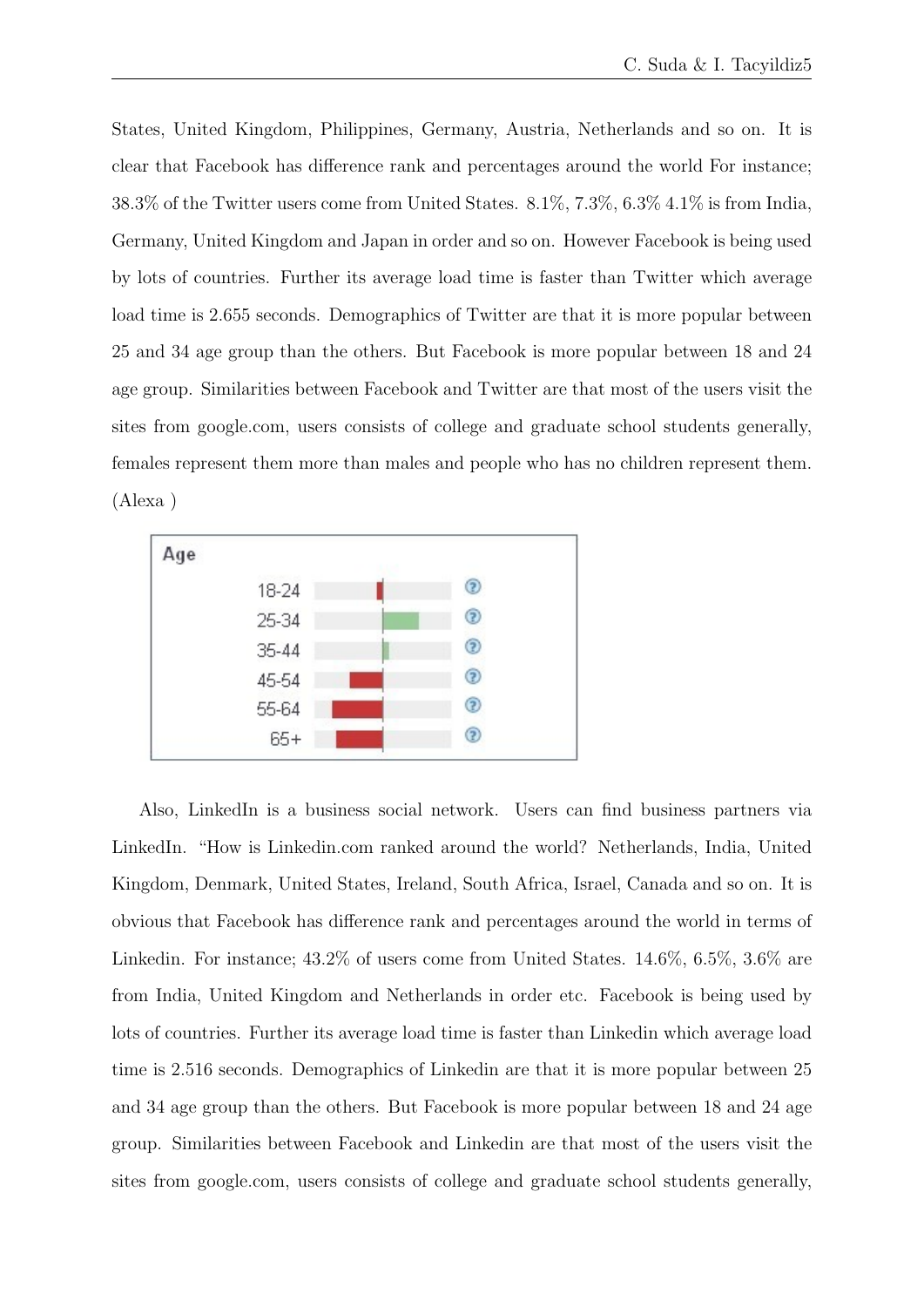

females represent them more than males. (Alexa )

Addition to these, Xing is one of the competitors of the Facebook. However, numbers show that Xing is not popular as Facebook. Percent of global Internet users who visit Facebook 28. 57 in 29-11-2009 whereas 0.398 at Xing. The percentage of visits to Xing that came from a search engine 7.9 % whereas 8.2% at Facebook. Percentage of global Internet users who visit Xing 0.223% over the trailing 1 day period whereas the percent of users at Facebook is 28.81%. Daily pageviews per user for Facebook is 15.43%, 6.4% at Xing. Daily time on Facebook is 2000.7 minutes but 308.1 minutes at Xing. Xing is ranked around the countries between Germany, Austria, Switzerland, Turkey, Spain, Italy, United Kingdom, India, China, United States whereas Facebok is ranked over thirty five countries. Users prefer faster web sites in common. 99% of sites are slower than Facebook. Xing average load time is 3.145 seconds whereas Facebook's is 0.118 seconds. Xing is used in Germany, Austria, Turkey, Switzerland, Spain whereas Facebook is used in United States, France, United Kingdom, Italy, India. The most usage for Xing in Germany whereas United States for Facebook. Relative to the general Internet population how popular is Facebook. 18-34 year olds are more-represented at Facebook whereas 25-44 years old are more-represented at Xing. People who went to collage and graduate school are more-represented at Facebook but people who went to graduate school are greatly more-represented at Xing. Relative to the general Internet population, makes are more-represented at Xing. At Facebook is same. People browsing from school are greatly less-represented at Facebook. From home and work are more-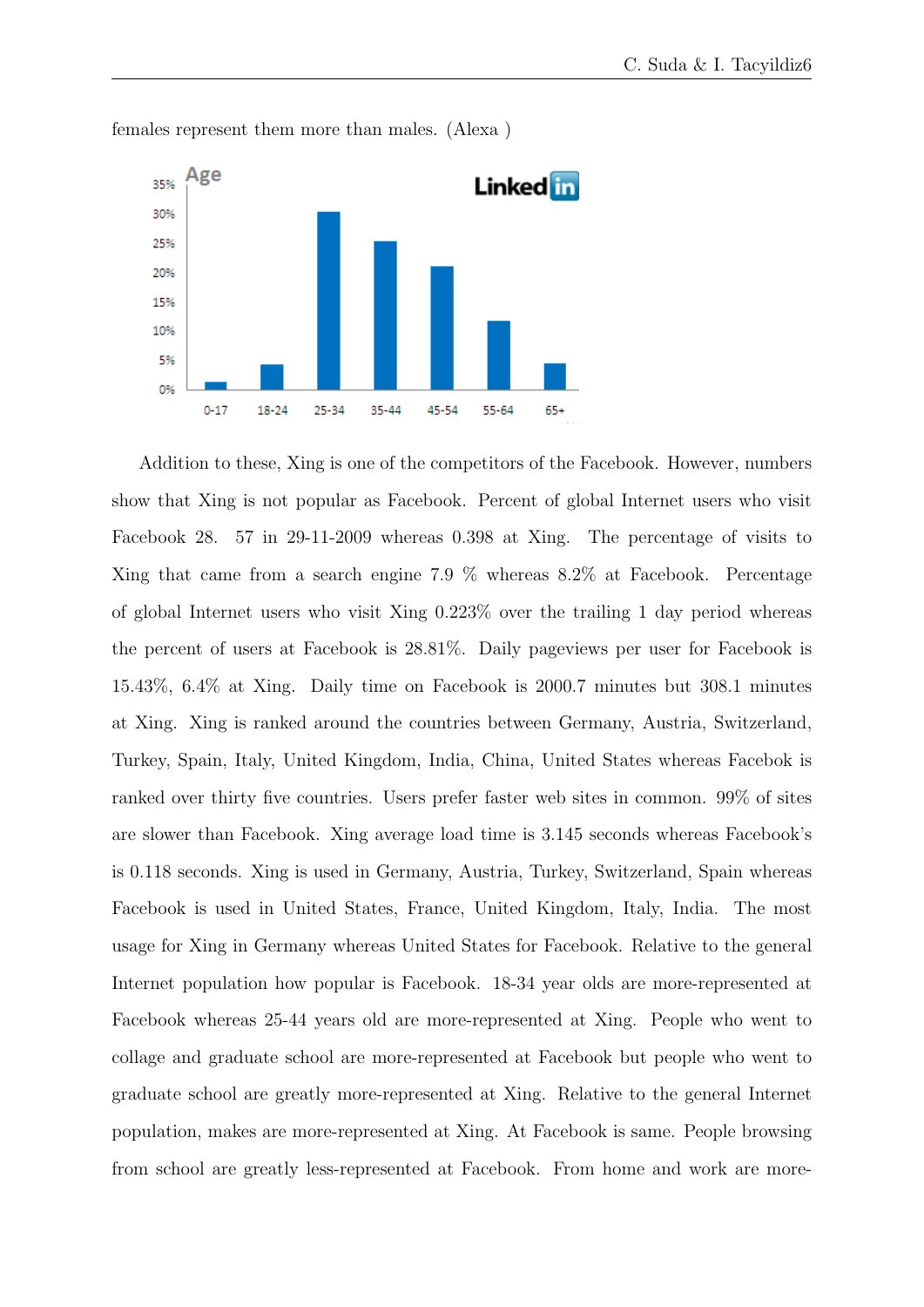|          | United States | United Kingdom | Germany | India   | Turkey  |
|----------|---------------|----------------|---------|---------|---------|
| Facebook | 30.0%         | $4.9\%$        | $3.1\%$ | $4.1\%$ | $2.3\%$ |
| Twitter  | 37.7%         | $6.3\%$        | $7.3\%$ | $8.1\%$ | $1.1\%$ |
| LinkedIn | 43.0%         | $6.5\%$        | $2.8\%$ | 14.3%   | $0.6\%$ |
| Xing     | $1.1\%$       | $0.7\%$        | 78.4%   | $1.2\%$ | $2.1\%$ |
| Myspace  | $61.9\%$      | $3.0\%$        | 4.8%    | 1.7%    | $0.5\%$ |

represented. People browsing from work are greatly more-represented at Xing. People with no children use both Facebook and Xing. (Alexa )

Users coming from these countries

Lastly, is Myspace still popular former as? After the Facebook' s growth, Myspace is left in the dust. People can create their own special web blog and customize it however Facebook's new features is more desirable for users. What about the demographics. According to Alexia, percent of global Internet users who visit Myspace is 4.22 over the trailing 1 day period whereas Facebook's is 28.81. The daily time on site for Facebook is 2000.7 whereas Myspace' s is 1049.8. Myspace was used more by teens but teenagers are moving to Facebook. "How is Myspace.com ranked around the world? Puerto Rico,United States, Malaysia, Mexico, Australia, Austria, United Kingdom, Greece, Germany, Canada, Italy, France, Spain, Poland, Turkey, India, Russia, Brazil, Japan and China. 62.2% of the Myspace users come from United States. 4.7%, 3.4%, 3.0% ,1.9% is from United States, Germany, Mexico, United Kingdom, France in order and so on. Facebook's average load time is faster than Myspace which average load time is 3.716 seconds, 70% of sites are faster. It is more popular between 18 and 34 age group than the others. Users consists of college students generally, females represent them more than males and people who has no children represent them. (Alexa )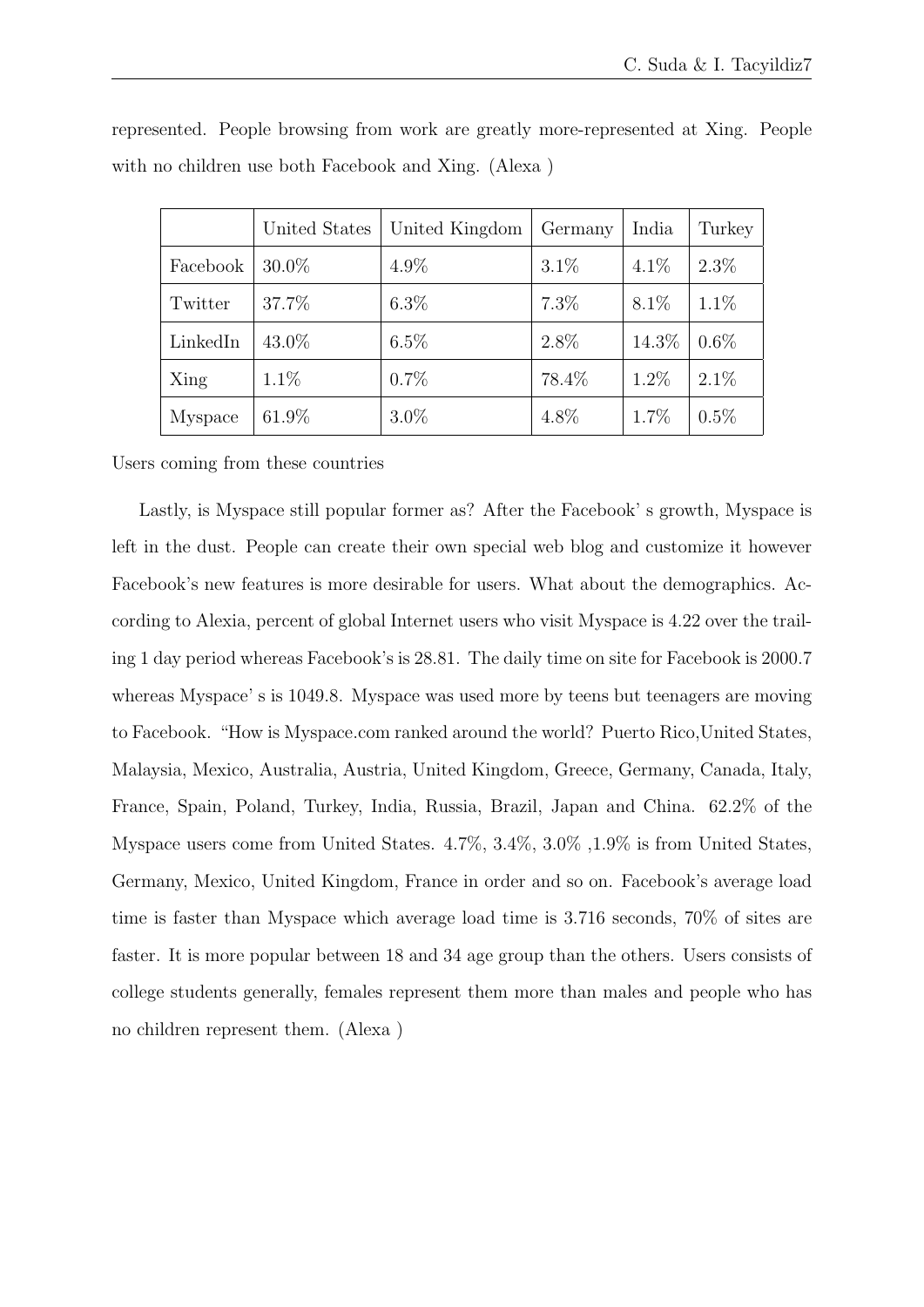



|                                   | Facebook Twitter LinkedIn   Xing   Myspace |       |         |             |  |
|-----------------------------------|--------------------------------------------|-------|---------|-------------|--|
| Average Load Time (Seconds) 0.118 |                                            | 2.655 | $2.516$ | 3.145 3.716 |  |

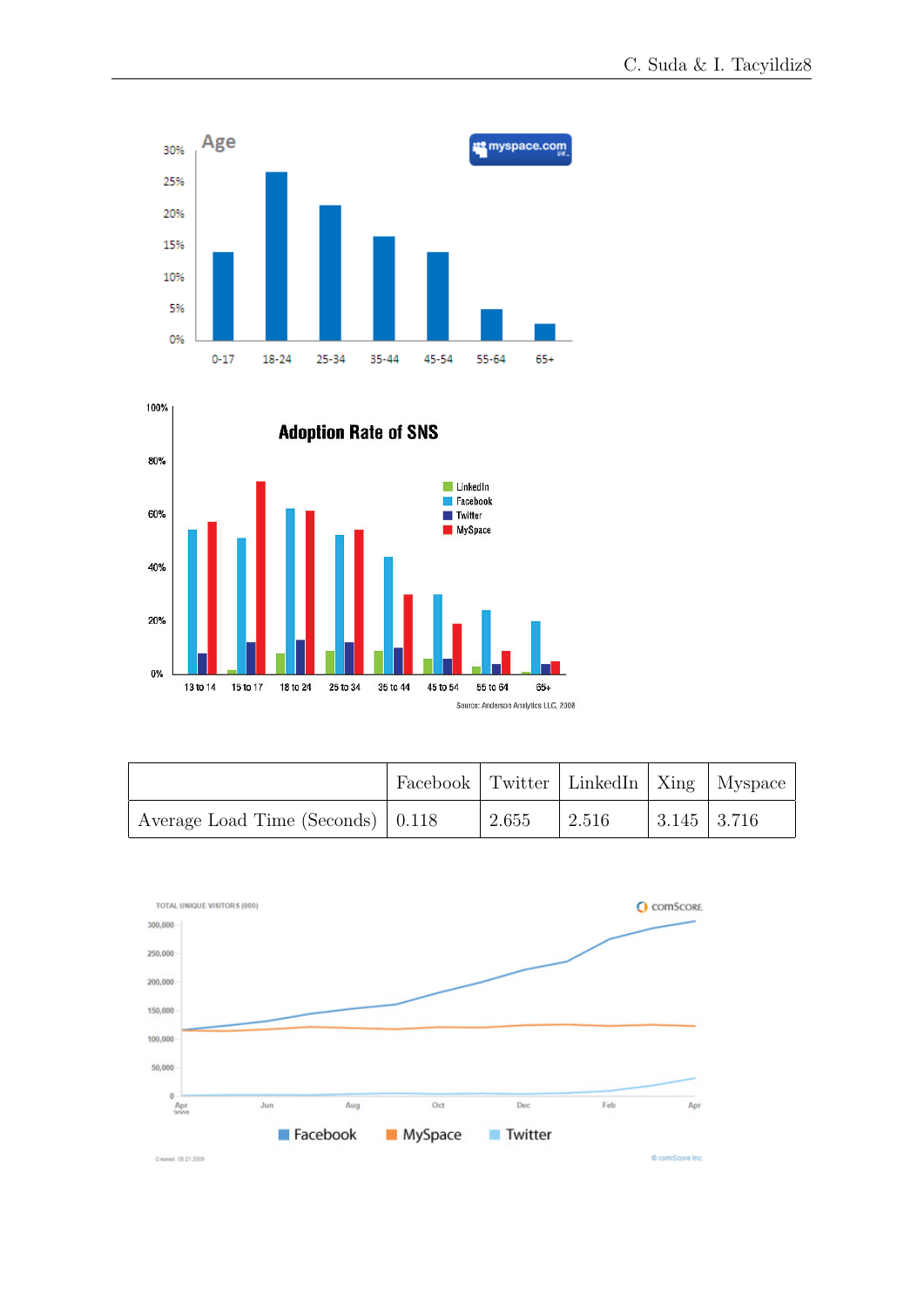What about Facebook's popularity in Turkey? According to Alexia, the top 5 sites in Turkey; Google Turkey, Facebook, Google, Windows Live, YouTube. Twitter is ranked 35, Myspace is 74. Xing and Linkedin does not include in the list. Also, according to CheckFacebook.com, with the 14,215,080 users, Turkey is third between the other countries. United States ranks first with the number 94,748,820. (Gonzalez 2009)

Facebook was used by only Harward College student at the first. It was not open the users from outside until the 2006. After 2006, Facebook opened its doors to other college student. And then, users got the property of sending invitation to rest of the public. And now, all other public network users are moving to Facebook. Lets look at the reasons behind this popularity. It is obvious that it is very easy to use Facebook. Users waste their daily time on it because they join lots of groups, get their messages, follow others life with photos and videos, meet new people and connect with them, follow parties that no other network has. It is not possible delete your account, you can only freeze your account. By this way, it is easy to come back so you don't leave Facebook. Also, people don't want to wait several minutes. Facebook's fast load time is inviting for users.

As a conclusion, MySpace, Twitter, Xing or Facebook are most popular social network sites on web but it is obvious fact that Facebook has overtaken its competitors. It is possible to prove this situation with the numbers.

## References of Pictures

http://www.prodigalweb.net/ProdigalBlog/wp-content/uploads/2009/04/facebook-demographicsage.jpg

http://m.mediapost.com/publications/13/AdoptionRateSNS-b.jpg

http://connect.icrossing.co.uk/wp-content/uploads/2009/02/age-all.png